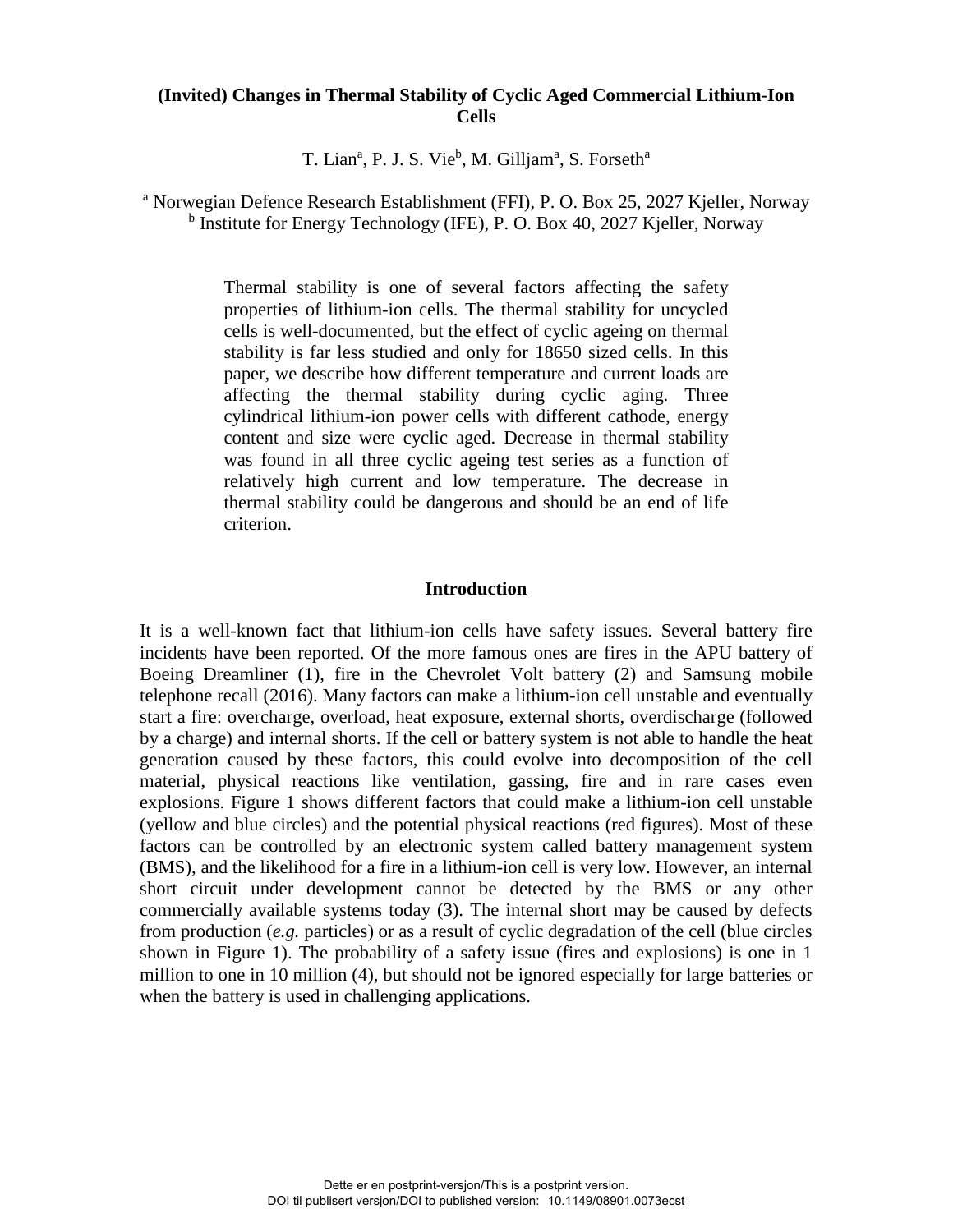

Figure 1. Overview of different factors that could affect the stability of a lithium-ion cell (yellow circles) and the reaction pattern leading to different physical reactions (red figures).

In Norway, there are economic incentives for changing from fossil fuel to electrical power in maritime applications. Fires in maritime applications are challenging, but the Norwegian Maritime Authority (NMA) rules require that a battery powered propulsion system should be as safe as a conventional propulsion line. Since the development of an internal short in a lithium-ion battery cannot be detected, the physical reactions of a lithium-ion battery must be managed by a robust battery design. The battery design needs to be approved in propagation tests as a verification of the design (5). During a propagation test, one or several lithium-ion cells are forced into fire either by heating, overcharge or nail penetration. The acceptance criterion is; no spread of fire between cells in a module or between modules.

The degradation effects of cyclic ageing of lithium-ion cells are complex and not fully understood (6, 7). If the thermal stability and physical reaction of the cell change, it could also affect its ability to pass a propagation test. The thermal stability for uncycled cells is well-documented (8-18), but the effect of cyclic ageing on thermal stability is far less studied (15, 19-21). Fleischhammer *et al.* conducted cyclic ageing at -10 °C, with decreased thermal stability as a result. However, the cycling was outside the specification given in the datasheet and lithium plating was found during post-mortem analysis. Friesen *et al.* reported a similar change in thermal stability for 18650 lithium-ion cells cyclic aged at 0 °C. The cells were cyclic aged to 70% of new capacity and post-mortem studies found evidence of lithium plating on the anode. Börner *et al.* on the other hand reported unchanged thermal stability and lithium plating after cyclic ageing at 20 °C on the same cell. These results indicate that lithium plating could be the cause of decreased thermal stability, but also that more work is needed in order to understand the conditions where lithium plating could reduce thermal stability of lithium-ion cells.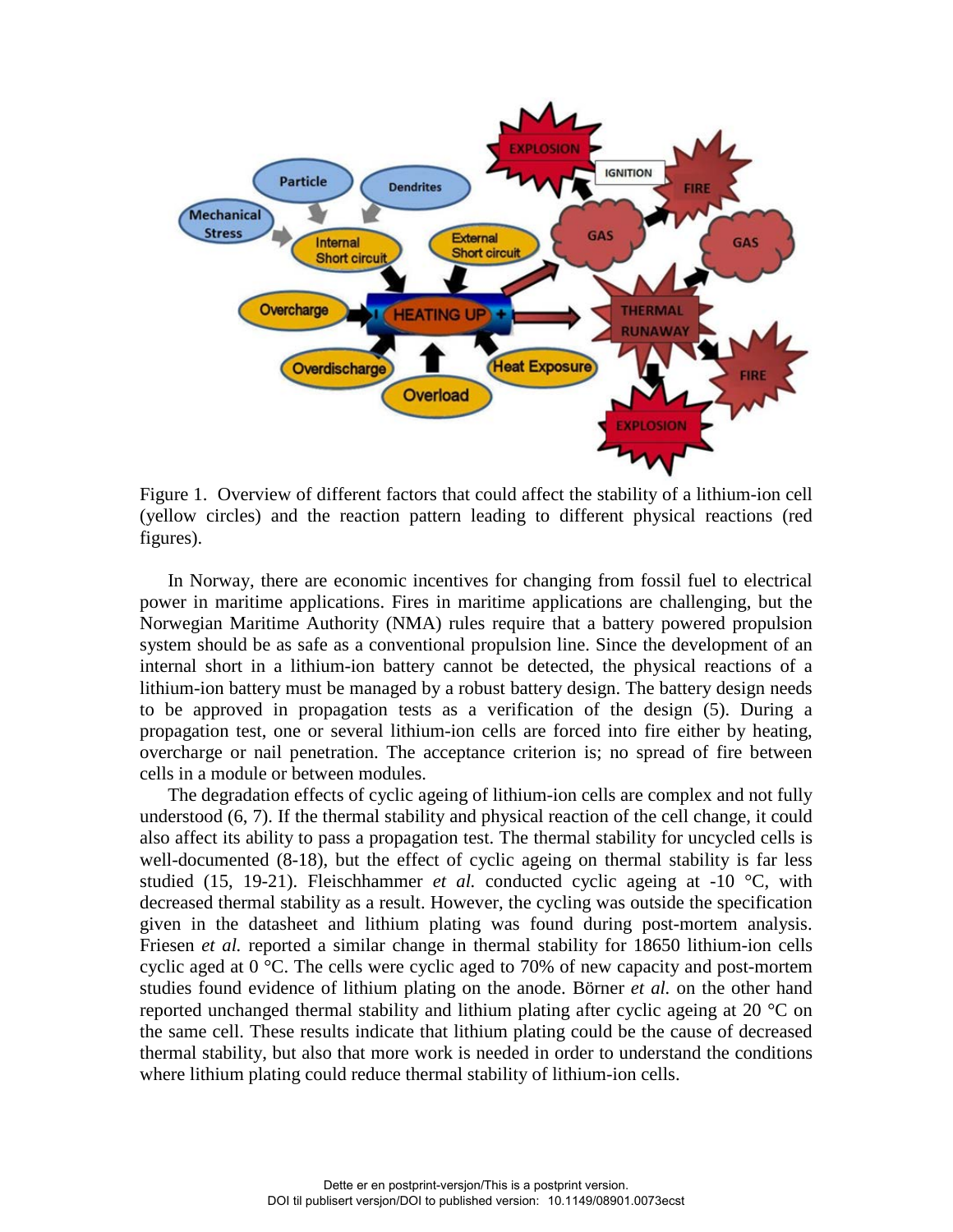Cyclic ageing reported in the literature were performed on small cylindrical 18650 cells. Literature on cyclic ageing of larger format lithium-ion cells has not been found. The 18650 cell is normally not used in larger energy storage systems for the maritime industry due to increased complexity and cost. There is a strong need to understand the safety aspects of cyclic aged large format power capable lithium-ion cells in the field of marine applications.

 This paper addresses how different temperature and current loads affect the thermal stability of cyclic aged cylindrical lithium-ion power cells.

#### **Experimental**

 Three cylindrical lithium-ion power cells with different cathode chemistries, energy content and size were cyclic aged as described in Table I. The cells were cycled at two different current rates: standard cycle (SC) or high-rate cycle (HC). The rates were all within the data sheet limits of each cell and all cells were cycled in the full state-ofcharge window. Every 100-300 cycles all cells were characterized at 25 °C measuring remaining capacities at C/10 discharge rate. The measured discharge capacity during each cycle was normalized with respect to the nominal capacity of each cell type. The cumulative sum of these normalized cycles gave the total number of normalized cycles used in Tables II, III and IV. The thermal stability of the cells was determined using an EV+ accelerating rate calorimeter (ARC) from Thermal Hazard Technology. The ARC measures the thermal response of the cells as a result of controlled heating with a heat, seek and wait procedure. Heating is conducted in  $5^{\circ}$ C steps. At each step the instrument waits for a certain number of minutes depending on the cell size, before entering a seek mode looking for exothermic reactions. When the cell starts to self-heat  $(0.02 \text{ °C/min})$ , the temperature of the ARC follows the temperature of the cell, *i.e.* adiabatic conditions. If the exothermic reaction inside the cell halts, the controlled heating phase starts over. This continues either to the occurrence of the next exothermic response, or to the maximum achievable temperature of the ARC (250  $^{\circ}$ C).

| <b>Cell nominal capacity</b> |                | $1.5$ Ah         | 6 Ah             | <b>30 Ah</b>     |
|------------------------------|----------------|------------------|------------------|------------------|
| Cycle                        | <b>Cycling</b> | Discharge/Charge | Discharge/Charge | Discharge/Charge |
| <b>Temperature</b>           | condition      | rate             | rate             | rate             |
| $5^{\circ}C$                 | SС             | 1C/1C            | 1C/1C            | 1C/1C            |
| $5^{\circ}C$                 | HC             | 2C/2C            | 3C/1.5C          |                  |
| $25^{\circ}$ C               | <b>SC</b>      | 1C/1C            | 1C/1C            | 1C/1C            |
| $25^{\circ}$ C               | HC             | 2C/2C            | 3C/1.5C          |                  |
| $45^{\circ}$ C               | <b>SC</b>      | 1C/1C            | 1C/1C            | 1C/1C            |
| $45^{\circ}$ C               | HC             | 2C/2C            |                  |                  |

**TABLE I.** Overview of the tested lithium-ion cells and the cyclic ageing conditions for each cell. SC is standard cycling and HC is high-rate cycling.

### **Results and discussion**

The effect of cyclic aging on thermal stability was evaluated for three different cylindrical lithium-ion power cells. The remaining capacity is given as State of Health (SoH). This is the cell's remaining capacity relative to the cell's capacity as new. The results for each cell type are described in the following sections.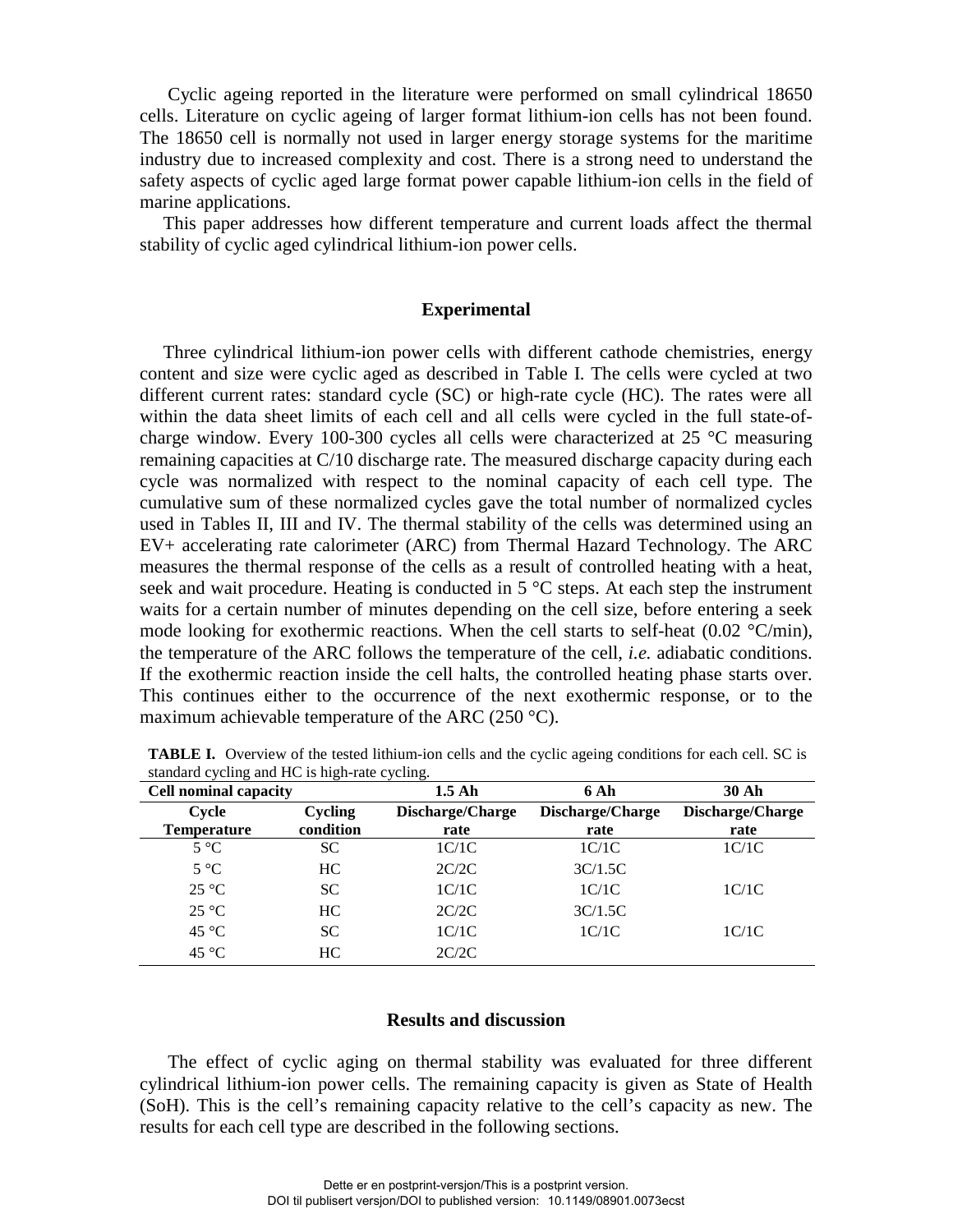Electrical Energy. The capacity losses of the cyclic aged 6 Ah cells are presented in Table II.

**TABLE II.** Capacity loss (SoH) and normalized cycles for the 6 Ah cells under different cyclic ageing conditions. Standard condition (SC): discharge 1C and charge 1 C. High current cycling (HC): discharge 3C and charge 1.5 C.

| <b>Temperature</b> | <b>Cycling Current</b> | <b>Normalized Cycles</b> | <b>SoH</b> |  |
|--------------------|------------------------|--------------------------|------------|--|
| $5^{\circ}C$       | SC                     | 2280                     | 79%        |  |
| $5^{\circ}C$       | HC.                    | 650                      | 65%        |  |
| $25^{\circ}C$      | SC.                    | 4540                     | 82%        |  |
| $25^{\circ}C$      | HC.                    | 4600                     | 77%        |  |
| 45 °C              | SС                     | 3270                     | 81%        |  |
|                    |                        |                          |            |  |

 Thermal stability. ARC tests were conducted on one cell from each cyclic aged test series and the results were compared with results from ARC tests of uncycled cells. Figure 2 presents the results from the ARC test of uncycled and cyclic aged 6 Ah cells.



Figure 2. Heat rates as a function of temperature for uncycled and cyclic aged 6 Ah cells. Red ellipse presents changes in heat rates in the  $60-120$  °C area for some of the cyclic aged cells.

All the cyclic aged cells show decreased heat rates in the temperature interval 135-200 °C. The decrease in heat rates could be explained as a loss of cathode material and electrolyte during cyclic ageing (22). Some of the cyclic aged cells have an increase in heat rates in the 60-120  $\degree$ C range. This is normally attributed to changes in the anode material (20, 23, 24). The increased heat rates seem to be related to cycling at low temperatures and high current rates. The cells with increased heat rates also give a new endothermic signal at 131-132 °C. A ventilation of a cell could give endothermic signals due to electrolyte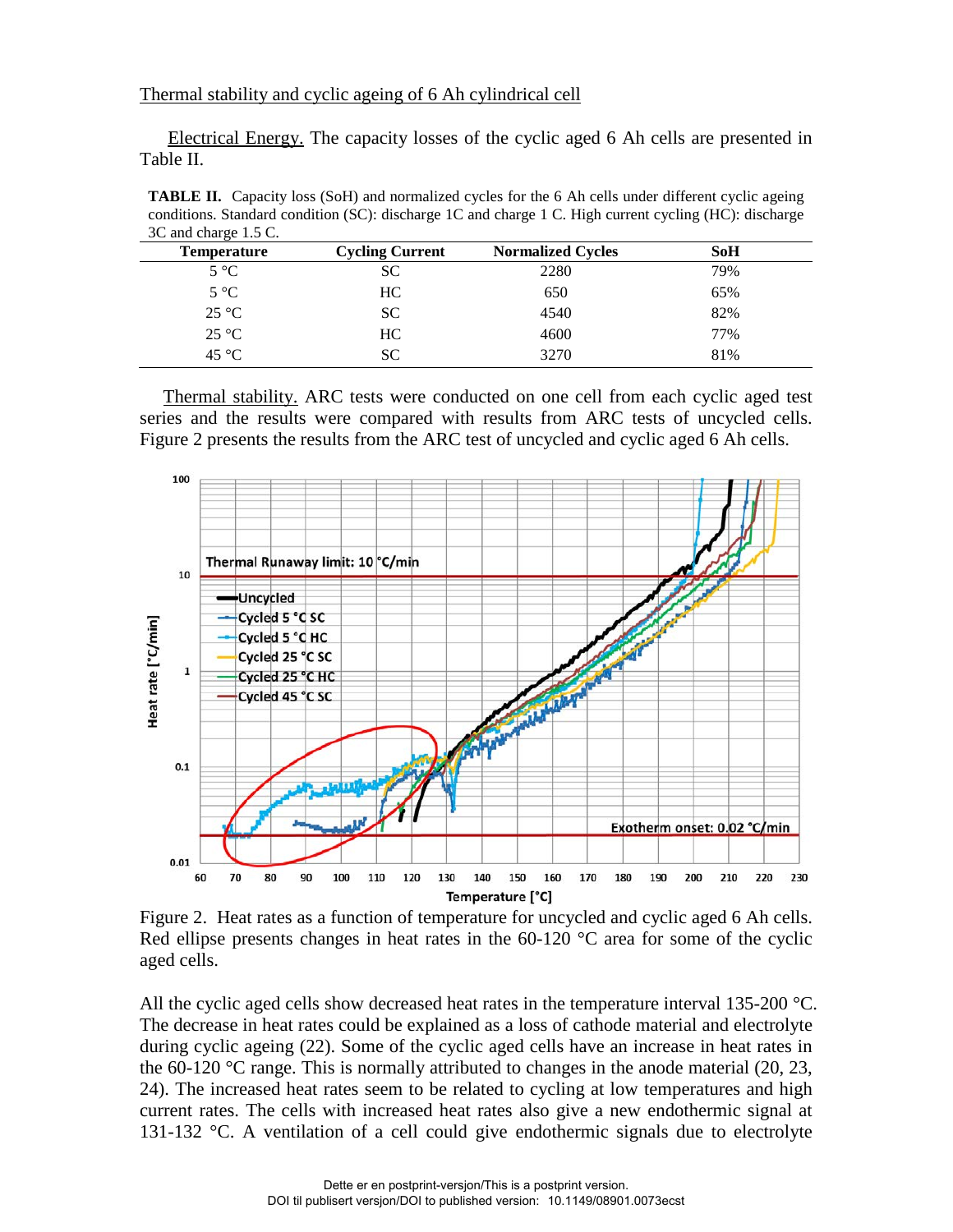evaporation, but all tested cells ventilate between 91 and 120 °C. The signal could be a combination of separator melting and evaporation of electrolyte. However, the origin of the endothermic signal need more investigations to be explained.

## Thermal stability of cyclic aged 1.5 Ah 18650 cylindrical cell

 Electrical Energy. The capacity losses of the cyclic aged 1.5 Ah cells are presented in Table III.

**TABLE III.** Capacity loss (SoH) and normalized cycles for the 1.5 Ah cells under different cyclic ageing conditions. Standard condition (SC): discharge 1C and charge 1C. High current cycling (HC): discharge 2C and charge 2C.

| <b>Temperature</b> | <b>Cycling Current</b> | <b>Normalized Cycles</b> | <b>SoH</b> |  |
|--------------------|------------------------|--------------------------|------------|--|
| $5^{\circ}C$       | SС                     | 800                      | 65%        |  |
| $5^{\circ}$ C      | HC.                    | 590                      | 70%        |  |
| $25^{\circ}C$      | SC.                    | 940                      | 81%        |  |
| $25^{\circ}C$      | HC.                    | 1100                     | 71%        |  |
| $45^{\circ}$ C     | <b>SC</b>              | 930                      | 74%        |  |
| $45^{\circ}$ C     | HC                     | 880                      | 68%        |  |

Thermal stability. ARC tests were conducted on one cell from each cyclic aged test series and the results were compared with results from ARC tests of uncycled cells. Figure 3 represents the results from the ARC test of new and cyclic aged 1.5 Ah cells.



Figure 3. Heat rates as a function of temperature for uncycled and cyclic aged 1.5 Ah cells.

All the cyclic aged cells have an increase in heat rates in the 90-200 °C interval. For cells cycled at 5 and 25 °C accelerated self-heating starts at 66-75 °C, while uncycled cells are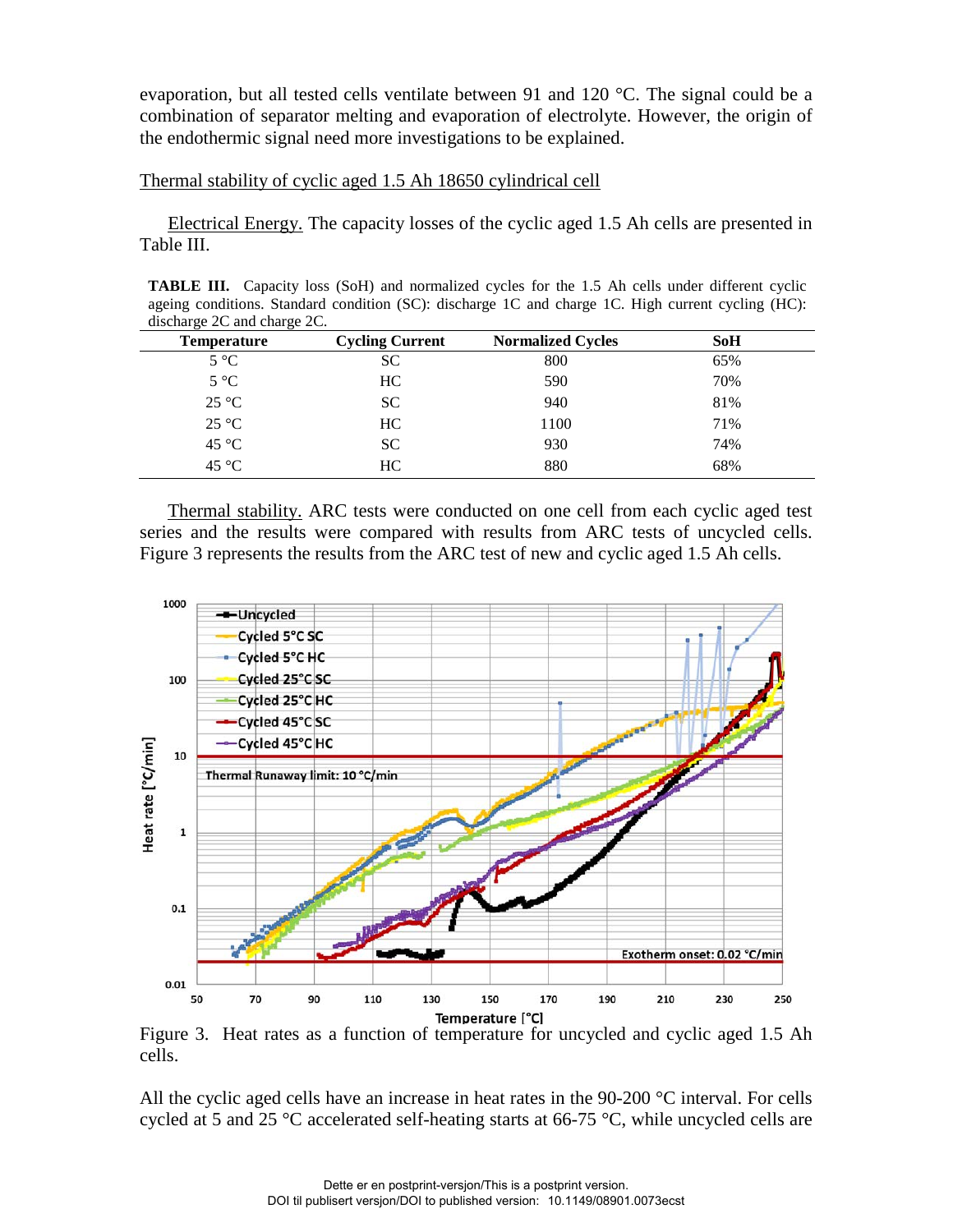stable up to 110 °C. For the cell cycled at 45 °C there is an increase in the heat rate up to 200  $\degree$ C, but the rate is much lower compared to cells cycled at 5 and 25  $\degree$ C. Larger heat rates for cells cycled at 5 and 25 °C could increase the consequences of an internal short compared to an internal short in an uncycled cell. However, the amount of electrical energy that could be released into the short is less compared to an uncycled cell. If this amount of electrical energy is sufficient to initiate thermal decomposition of the cell there could be an increased risk of failing a propagation test when the cell is cyclic aged at 5 and 25 °C. The cyclic aging current rates do not seem to have any effects on the heat rates in the different temperature series.

Thermal stability and cyclic ageing of 30 Ah cylindrical cells

 Electrical Energy. The capacity losses of the cyclic aged 30 Ah cells are presented in Table IV.

**TABLE IV.** Capacity loss (SoH) and normalized cycles for the 30 Ah cells under different cyclic ageing conditions. Standard condition (SC): discharge 1C and charge 1C.

| <b>Temperature</b> | <b>Cycling Current</b> | <b>Normalized Cycles</b> | SoH |
|--------------------|------------------------|--------------------------|-----|
| $5^{\circ}C$       | SС                     | 2910                     | 72% |
| $25^{\circ}C$      | SС                     | 4900                     | 81% |
| 45 °C              | SС                     | 2900                     | 77% |

 Thermal stability. ARC tests were conducted on one cell from each cyclic aged test series and the results were compared with results from ARC tests of uncycled cells. Figure 4 presents the results from the ARC test of uncycled and cyclic aged 30 Ah cells.



Figure 4. Heat rates as a function of temperature for uncycled and cyclic aged 30 Ah cells.

The cells cyclic aged at 45  $\degree$ C SC and 25  $\degree$ C SC show similar heat rates between 150 and 167 °C and a decrease in heat rates in the temperature region between 167-250 °C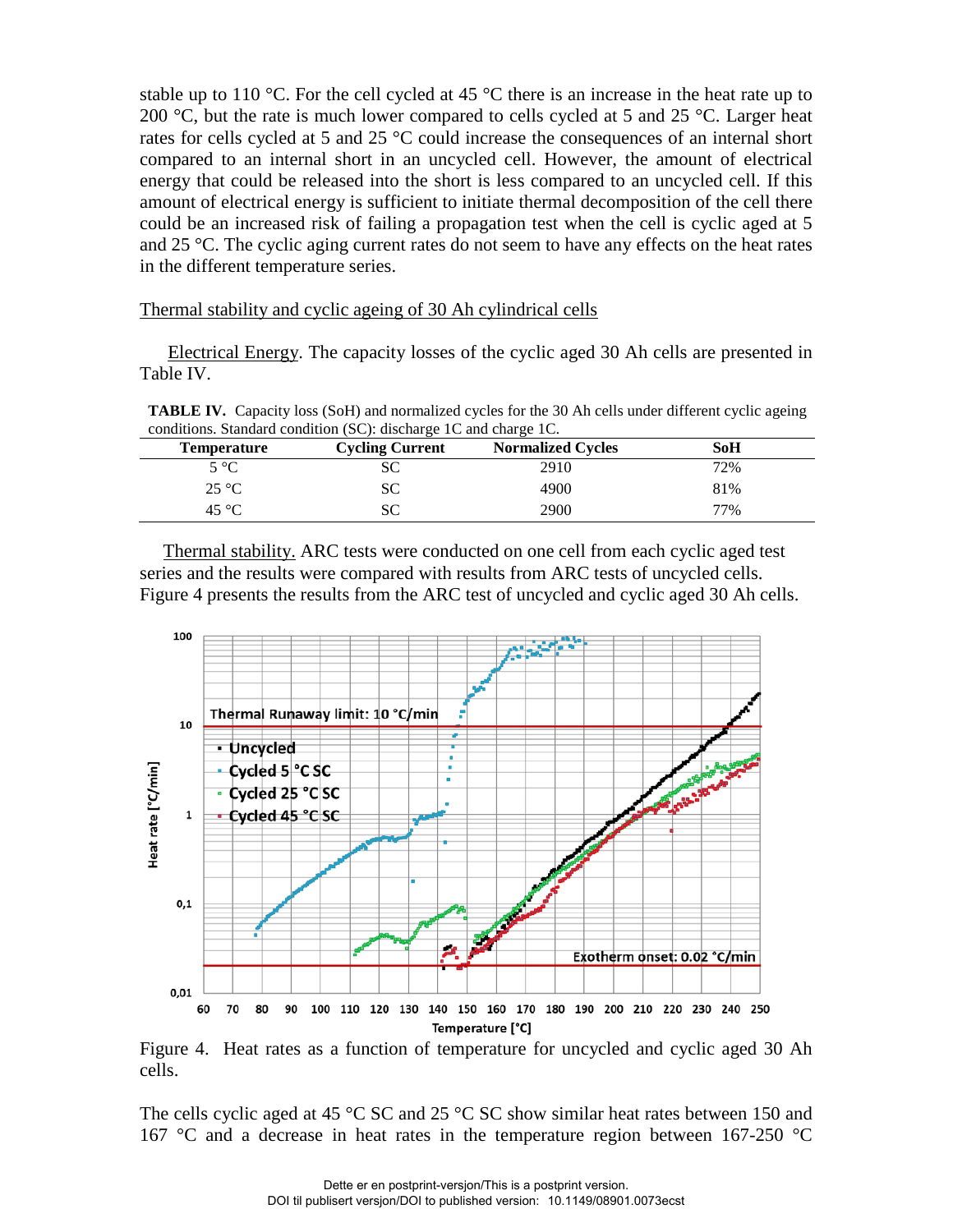compared to uncycled cells. The decrease in heat rates could be explained as a loss of cathode material and electrolyte during cyclic ageing. The cell aged at  $25 \text{ °C}$  SC starts self-heating at 111  $\degree$ C and shows higher heat rates up to 150  $\degree$ C compared to an uncycled cell. The cyclic aged cell at 5 °C SC shows higher heat rates at all temperatures compared to uncycled cells. The onset temperature is reduced from 139 to 77  $\degree$ C and the thermal runaway temperature drops from 238 to 147 °C. The accelerating response of the heat rates between 142 and 150 °C could be due to a short circuit inside the cell. The cell cycled at 5 °C SC experienced severe disintegration at the end of the ARC test. Figure 5 shows a picture of this cell after the ARC test.



Figure 5. Picture of the ARC interior after ARC test of the 30 Ah cell, cycled at 5 °C SC conditions.

 An evaluation of physical reaction demands at least three parallel sessions and the results from this test does not fulfill this requirement. However, the combination of these findings could indicate that under certain conditions the cyclic aged lithium-ion cells loses thermal stability and might disintegrate totally during a thermal runaway.

## **Conclusion**

 Lithium-ion safety properties are well documented for uncycled cells. However, there is little literature on how cyclic degradation affects the safety. There is a strong need to understand the safety properties of aged, large, and power capable lithium-ion cells in the field of marine applications. This paper investigates how different temperature and current loads during cycling affect the safety properties of three cylindrical lithium-ion power cells with different sizes.

New and potentially dangerously safety aspects have been found in cyclic aged lithium-ion batteries. Decrease in thermal stability was found in all three-test series with high current and low temperature cycling even if the cells have been tested within the limits of the data sheet. The thermal stability decrease was minor for the 6 Ah cells but rather large and potentially dangerous for the 1.5 Ah and 30 Ah cells. As a result, one of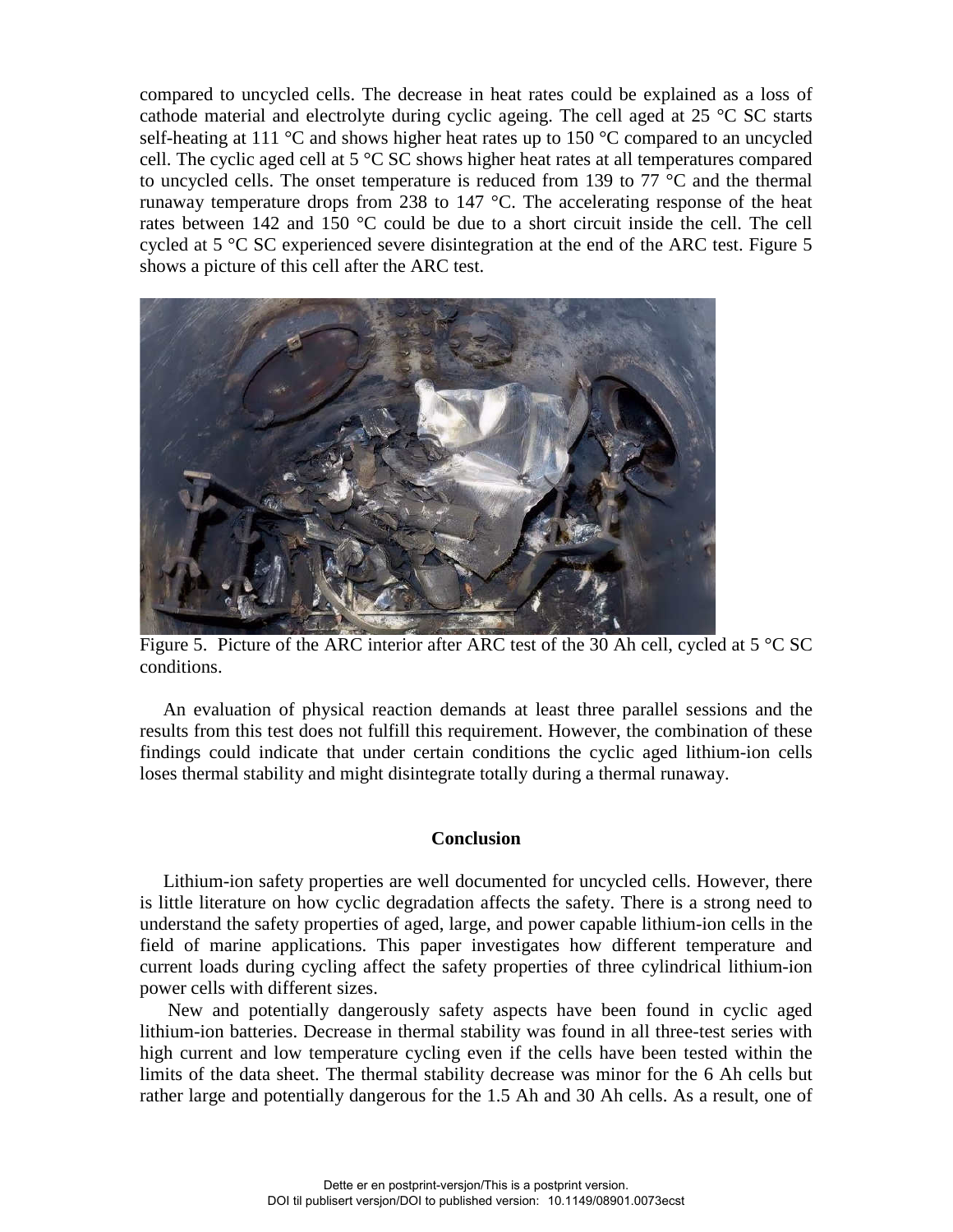the cells with decreased thermal stability experienced severe disintegration of the cell can cylinder during ARC test.

 The decrease in thermal stability could be dangerous and should be an end of life criterion. An uncycled cell in a battery module may withstand the heat from a neighboring thermal runaway cell, while a cycled cell may be driven into thermal runaway. It is of vital importance to develop new diagnostic tools capable of detecting and possibly avoiding a dangerous drop in thermal stability in cyclic aged lithium-ion cells.

### **Acknowledgments**

The authors want to acknowledge the funding received for the SafeLiLife project (project no. 228739) and BattMarine project (project no. 281005) from the Research Council of Norway. We also want to acknowledge MoZEES, a Norwegian Centre for Environment-friendly Energy Research, co-sponsored by the Research Council of Norway (project number 257653) and 40 partners from research, industry and public sector.

#### **References**

- 1. Auxiliary Power Unit Battery Fire, Japan Airlines Boeing 787-8, JA829J, Boston, Massachusetts, January 7, 2013. , in, National Transportation Safety Board (2014).
- 2. B. Smith, Chevrolet Volt Battery Incident Overview Report, in, NHTSA (2012).
- 3. D. Ansean, M. Dubarry, A. Devie, B. Y. Liaw, V. M. Garcia, J. C. Viera and M. Gonzalez, *Journal of Power Sources*, **356**, 36 (2017).
- 4. Q. Wang, P. Ping, X. Zhao, G. Chu, J. Sun and C. Chen, *Journal of Power Sources*, **208**, 210 (2012).
- 5. Norwegian-Maritime-Authority, Guidelines for chemical energy storage maritime battery systems, in, Circular-Series V, 2016/8065, RSV 12-2016 (2016).
- 6. E. Peled and S. Menkin, *Journal of the Electrochemical Society*, **164**, A1703 (2017).
- 7. J. A. Gilbert, I. A. Shkrob and D. P. Abraham, *Journal of the Electrochemical Society*, **164**, A389 (2017).
- 8. P. Roeder, B. Stiaszny, J. C. Ziegler, N. Baba, P. Lagaly and H.-D. Wiemhoefer, *Journal of Power Sources*, **268**, 315 (2014).
- 9. E. P. Roth and D. H. Doughty, *Journal of Power Sources*, **128**, 308 (2004).
- 10. O. S. Mendoza-Hernandez, H. Ishikawa, Y. Nishikawa, Y. Maruyama and M. Umeda, *Journal of Power Sources*, **280**, 499 (2015).
- 11. H. Ishikawa, O. Mendoza, Y. Sone and M. Umeda, *Journal of Power Sources*, **198**, 236 (2012).
- 12. C.-Y. Jhu, Y.-W. Wang, C.-M. Shu, J.-C. Chang and H.-C. Wu, *Journal of Hazardous Materials*, **192**, 99 (2011).
- 13. T.-Y. Lu, C.-C. Chiang, S.-H. Wu, K.-C. Chen, S.-J. Lin, C.-Y. Wen and C.-M. Shu, *Journal of Thermal Analysis and Calorimetry*, **114**, 1083 (2013).
- 14. S. Al Hallaj, H. Maleki, J. S. Hong and J. R. Selman, *Journal of Power Sources*, **83**, 1 (1999).